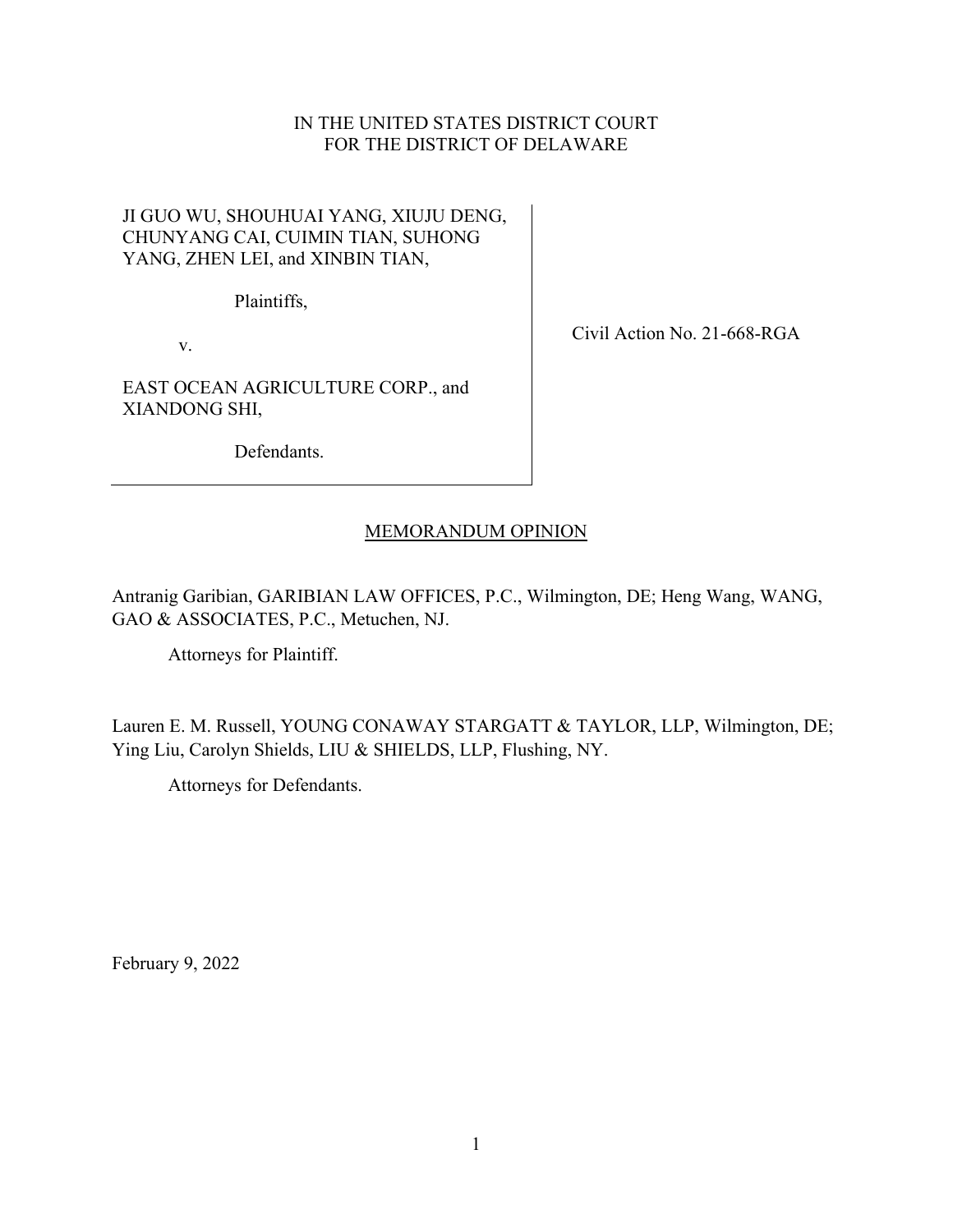## /s/ Richard G. Andrews **ANDREWS, UNITED STATES DISTRICT JUDGE:**

Before me is Defendants East Ocean Agriculture Corp. ("East Ocean") and Xiandong Shi's motion to dismiss under Rule 12(b)(1) for lack of subject matter jurisdiction and under Rule 12(b)(6) for failure to state a claim. (D.I. 10). The motion has been fully briefed and I have considered the parties' briefing. (D.I. 11, 14, 20).

## **I. BACKGROUND**

Plaintiffs, eight individuals who were previously employed by East Ocean and Shi (D.I. 1 ¶ 6), bring this action against Defendants under the Fair Labor Standards Act ("FLSA") and analogous Delaware state laws. They allege failure to pay overtime wages, failure to pay minimum wages, unpaid wages, and retaliation under the FLSA. (D.I. 1 ¶¶ 52-57, 58-60, 64-67, 72-76). They also allege failure to pay minimum wages under the Delaware Minimum Wage Act (MWA) and unpaid wages under the Delaware Wage Payment and Collection Act (WPCA). (D.I. 1 ¶¶ 61-63, 68-71).

Defendant East Ocean operates a "farm business" ("the farm") in Bridgeville, Delaware. (*Id.* ¶ 7). Defendant Shi has been the "sole owner and president" of the farm since December 2018. (*Id.* ¶ 10). Throughout Plaintiffs' employment at the farm, Shi supervised the Plaintiffs and other farm workers and was responsible for their work schedules and compensation. (*Id*. ¶ 11).

Plaintiffs Ji Guo Wu, Zhen Lei, and Xinbin Tian ("Xinbin") were employed by Defendants as drivers. (*Id.* ¶¶ 13, 15, 24, 29). They were responsible for delivering vegetables from the farm to New York to be sold there. (*Id.*).

> Wu was employed by Defendants from September 27, 2017, to July 20, 2020. (*Id.* ¶ 14). Wu "generally worked for more than 12 hours per day, seven (7) days a week" for a salary of \$5,000 per month. (*Id.* ¶¶ 17, 18). On September 1, 2019,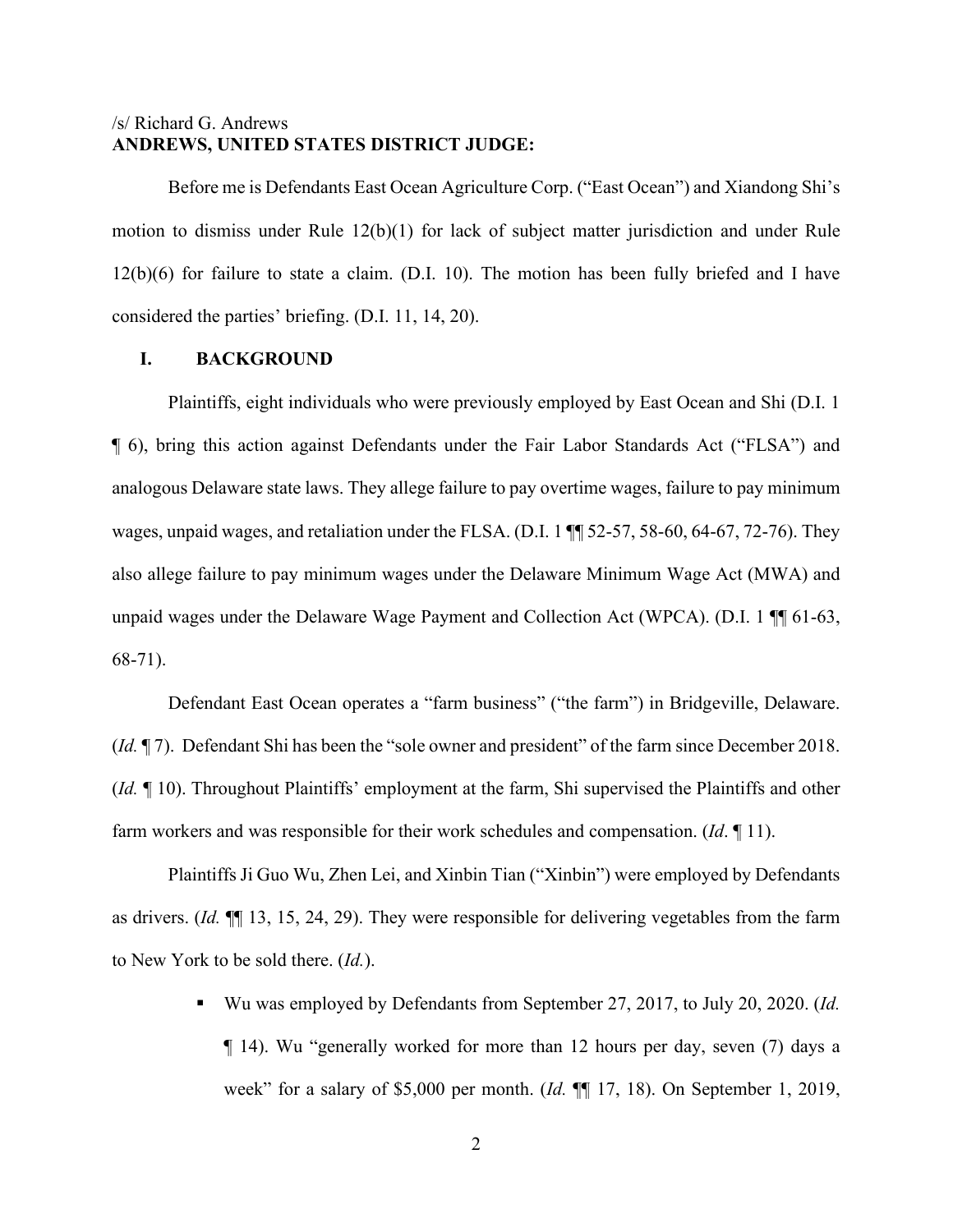approximately 24 months into Wu's employment, Shi paid Wu's salary from April 15, 2019, to August 30, 2019 (4.5 months) and acknowledged he owed Wu wages for 19.5 additional months. (*Id.* ¶ 19). At that time, Shi increased Wu's salary to \$8,000 per month, but from then until the end of Wu's employment on July 20, 2020, he only paid Wu for the period from September 2019 to November 2019. (*Id.*). On July 20, 2020, Shi fired Wu "after he complained about not receiving payment of his wages." (*Id.* ¶ 22).

- Lei was employed by Defendants from July 14, 2020, to around September 20, 2020. (*Id.* ¶ 23). Lei "generally worked for more than 12 hours per day, seven (7) days a week." (*Id.* ¶ 25). Lei's wages were \$200 per round trip between the farm and New York, but he "did not receive full payment of his wages from Defendants." (*Id.* ¶ 26).
- Xinbin was employed by Defendants from November 1, 2019, to June 16, 2020. (*Id.* ¶ 28). Xinbin "generally worked for more than 12 hours per day" and in one month, April 2020, Xinbin worked more than 14 hours per day. (*Id. ¶* 30). Xinbin's wages were \$150 per day, but he received only \$240 total wages from Defendants. Plaintiffs Shouhuai Yang, Xiuju Deng, Cuimin Tian, Suhong Yang ("Suhong"), and

Chunyang Cai were employed by Defendants as farm workers. (*Id*. ¶ 33).

 Shouhuai Yang was employed by Defendants from August 2017 to December 2019. (*Id*. ¶ 35). Yang "generally worked for more than 11 hours per day and 77 hours per week" and worked 13 hours per day from December 2018 to February 2019. (*Id.* ¶ 36, 37). Yang's salary was \$3,000 per month. (*Id.* ¶ 34). From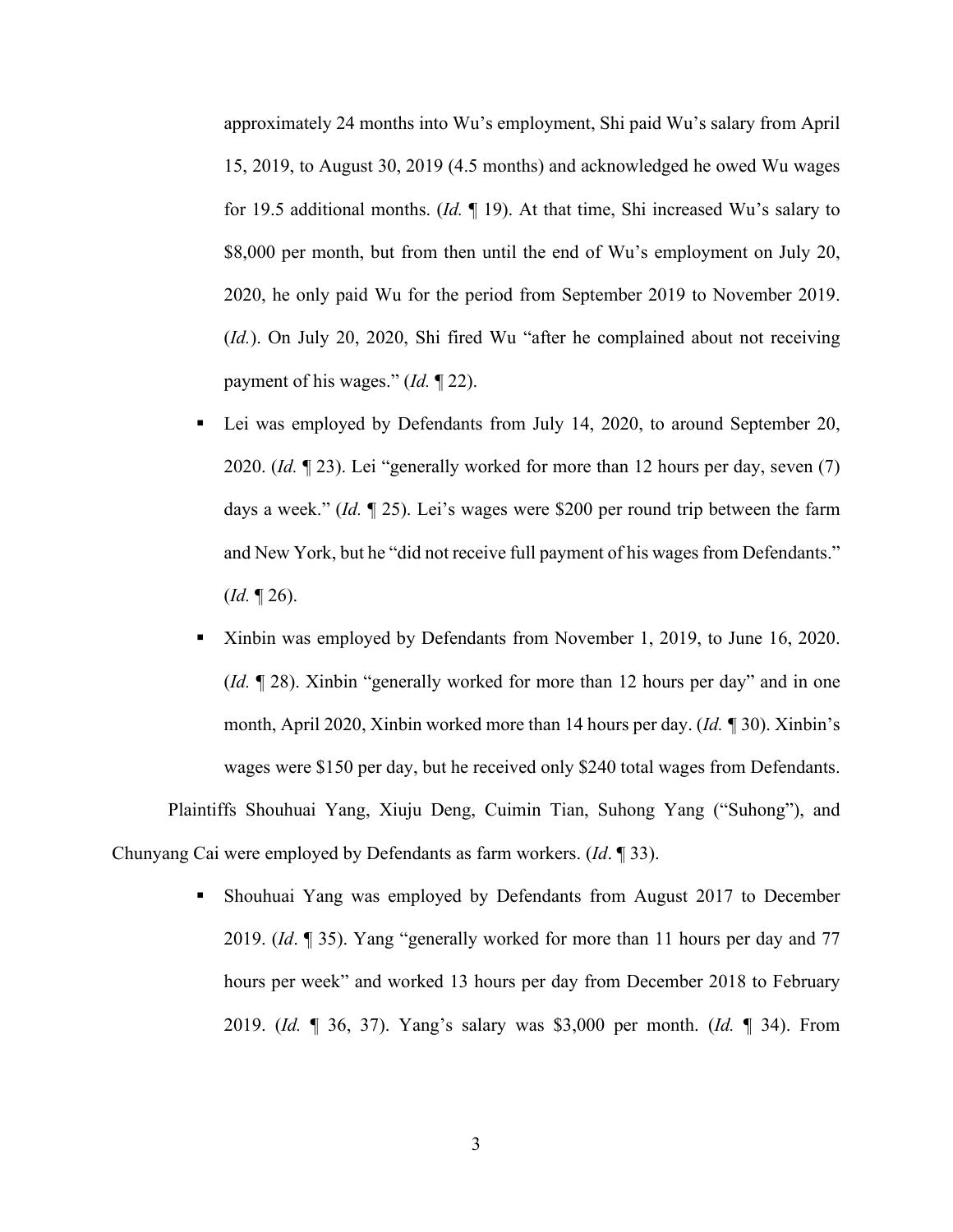November 2019 to December 2019, Yang did not receive any wages from Defendants. (*Id.* ¶ 38).

- Deng was employed by Defendants from August 2017 to December 2019. (*Id*. ¶ 35). Deng "generally worked for more than 11 hours per day and 77 hours per week" and worked 13 hours per day from December 2018 to February 2019. (*Id.* ¶ 36, 37). Deng's salary was \$2,700 per month. (*Id.* ¶ 34). From November 2019 to December 2019, Deng did not receive any wages from Defendants. (*Id.* ¶ 38).
- Cuimin Tian was employed by Defendants from July 2018 to June 2019. (*Id.* ¶ 39). Tian worked "at least 11 hours per day and 77 hours per week." (*Id.* ¶ 42). Tian's salary was \$3,000 per month. (*Id.* ¶ 34). Tian did not receive any wages from Defendants from May 2019 to June 2019. (*Id. ¶* 43).
- Suhong was employed by Defendants from July 2018 to June 2019. (*Id.* ¶ 39). Suhong worked "at least 11 hours per day and 77 hours per week." (*Id.* ¶ 42). Suhong's salary was \$2,700 per month. (*Id.* ¶ 34). Suhong did not receive any wages from Defendants from May 2019 to June 2019. (*Id. ¶* 34).
- Cai was employed by Defendants from April 20, 2019, to December 18, 2019. (*Id.* ¶ 44). Cai "generally worked for more than 11 hours per day and 77 hours per week." (*Id.* ¶ 47). Cai did not receive any wages from Defendants from November 2019 to the end of his employment. (*Id.* ¶ 48).

### **II. LEGAL STANDARD**

When reviewing a motion to dismiss pursuant to Federal Rule of Civil Procedure  $12(b)(6)$ , the Court must accept the complaint's factual allegations as true. *See Bell Atl. Corp. v. Twombly*, 550 U.S. 544, 555–56 (2007). Rule 8(a) requires "a short and plain statement of the claim showing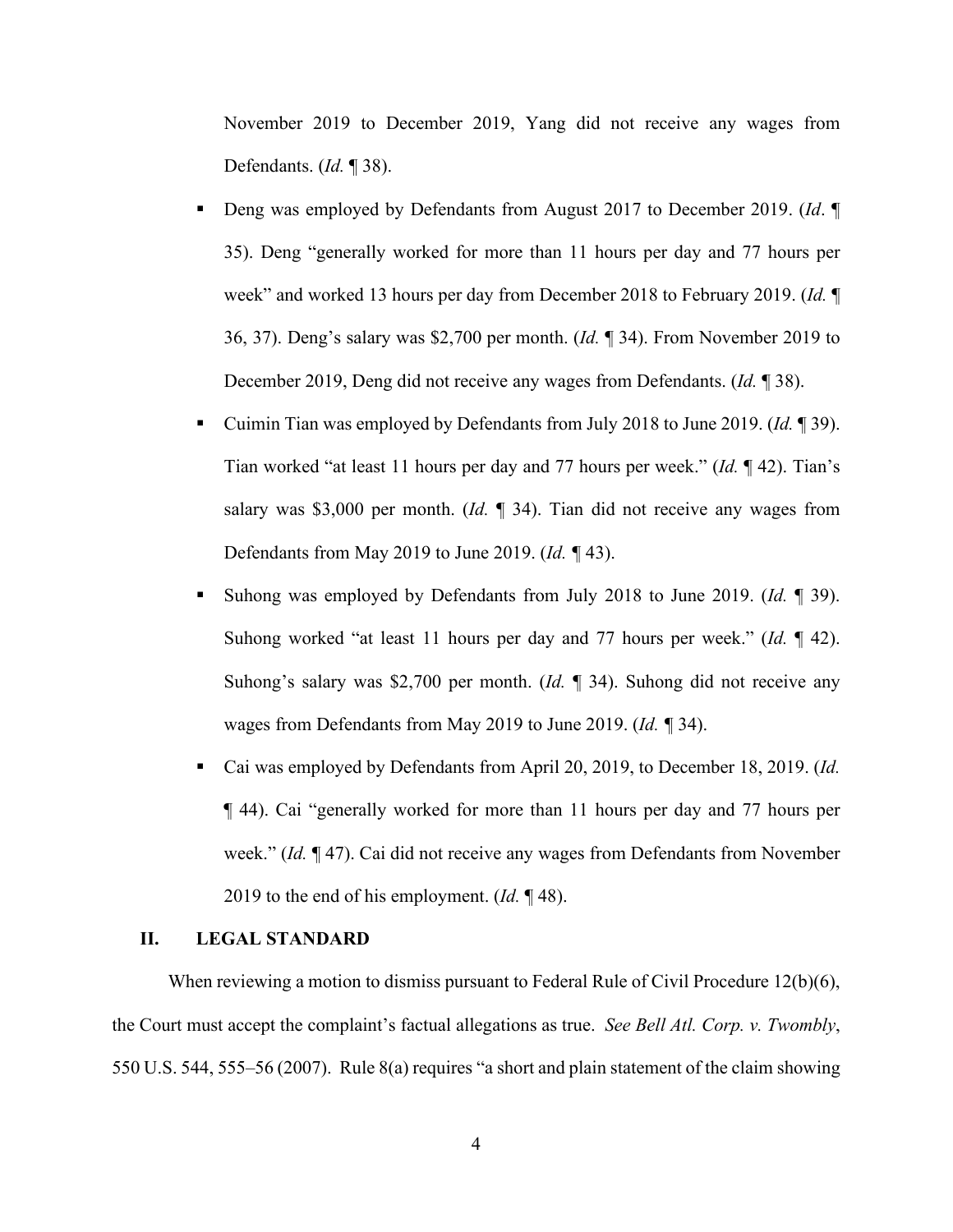that the pleader is entitled to relief." *Id.* at 555. The factual allegations do not have to be detailed, but they must provide more than labels, conclusions, or a "formulaic recitation" of the claim elements. *Id.* ("Factual allegations must be enough to raise a right to relief above the speculative level . . . on the assumption that all the allegations in the complaint are true (even if doubtful in fact)."). Moreover, there must be sufficient factual matter to state a facially plausible claim to relief. *Ashcroft v. Iqbal*, 556 U.S. 662, 678 (2009). The facial plausibility standard is satisfied when the complaint's factual content "allows the court to draw the reasonable inference that the defendant is liable for the misconduct alleged." *Id.* ("Where a complaint pleads facts that are merely consistent with a defendant's liability, it stops short of the line between possibility and plausibility of entitlement to relief." (cleaned up)).

#### **III. DISCUSSION**

#### **A. FLSA Claims**

To state a claim under the FLSA minimum wage/unpaid wages provision, 29 U.S.C. § 206(a), or the overtime wages provision, 29 U.S.C.  $\S 207(a)(1)$ , a plaintiff must allege:

- 1) an employer/employee relationship between plaintiff and defendant, within the meaning of the FLSA. *Tony & Susan Alamo Found. v. Sec'y of Labor*, 471 U.S. 290, 295 (1985); *Cherichetti v. PJ Endicott Co.*, 906 F. Supp. 2d 312, 316 (D. Del. 2012);
- 2) either<sup>[1](#page-4-0)</sup>
	- a) that the employee was "engaged in [interstate] commerce or in the production of goods for [interstate] commerce," or

<span id="page-4-0"></span>*Alamo Found.*, 472 U.S. at 295 n.8 ("Employment may be covered under the [FLSA] pursuant to either 'individual' or 'enterprise' coverage. Prior to the introduction of enterprise coverage in 1961, the only individuals covered under the Act were those engaged directly in interstate commerce or in the production of goods for interstate commerce.").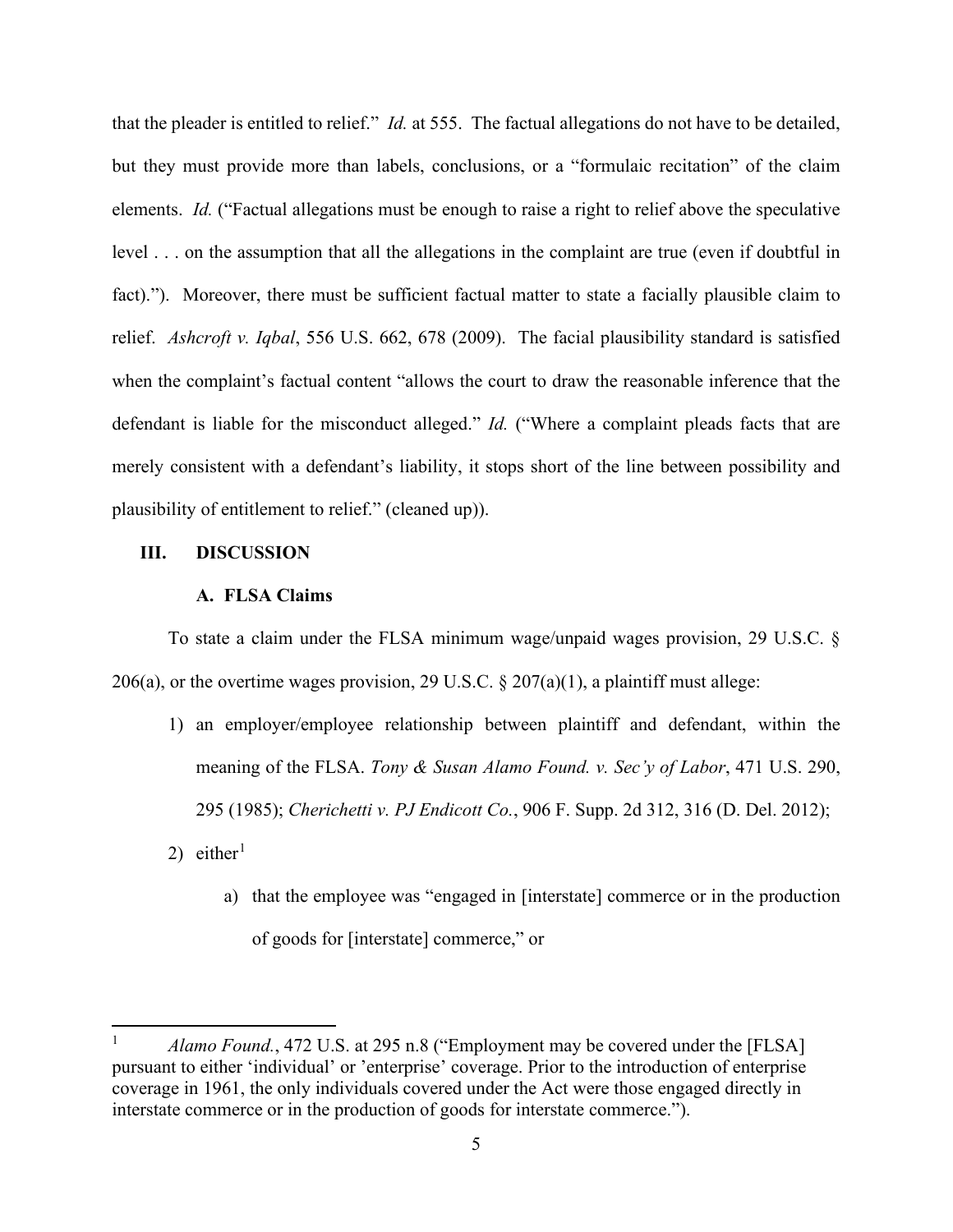- b) that the employee was "employed in an enterprise engaged in [interstate] commerce" where the gross volume of sales made or business done by that enterprise is not less than \$500,000 per  $\S 203(s)(1)(A)$ ; and
- 3) depending on the type of claim:
	- a) the approximate number of hours during which the plaintiff was paid an hourly wage less than the minimum hourly wage required by  $\S 206(a)(1)$ , for minimum wage claims. *Cherichetti*, 906 F. Supp. 2d at 316;
	- b) the approximate number of hours during which the plaintiff was not paid any wages, for unpaid wages claims. *Id.*; or
	- c) at least "a single workweek in which [the plaintiff] worked at least forty hours and also worked uncompensated time in excess of forty hours," for overtime wage claims. *Davis v. Abington Memorial Hosp.*, 765 F.3d 236, 243 (3d Cir. 2014).

Defendants primarily argue<sup>[2](#page-5-0)</sup> that the first and second requirements for stating a FLSA claim (employer/employee relationship and individual/enterprise coverage) are jurisdictional requirements, and a failure to plead them requires dismissal under Rule  $12(b)(1)$ . (D.I. 11 at 4-5, 7-10). Defendants do not cite any binding Third Circuit authority in support of their contention that these requirements are jurisdictional. Plaintiffs argue these requirements are elements of a FLSA claim, not jurisdictional prerequisites. (D.I. 14 at 3-4).

I agree with Plaintiffs. The Supreme Court has given clear guidance, "when Congress does not rank a statutory limitation on coverage as jurisdictional, courts should treat the restriction as

<span id="page-5-0"></span> $2^2$  Defendants also argue, in the alternative, that these requirements are elements of a FLSA claim and failure to plead them requires dismissal under Rule 12(b)(6).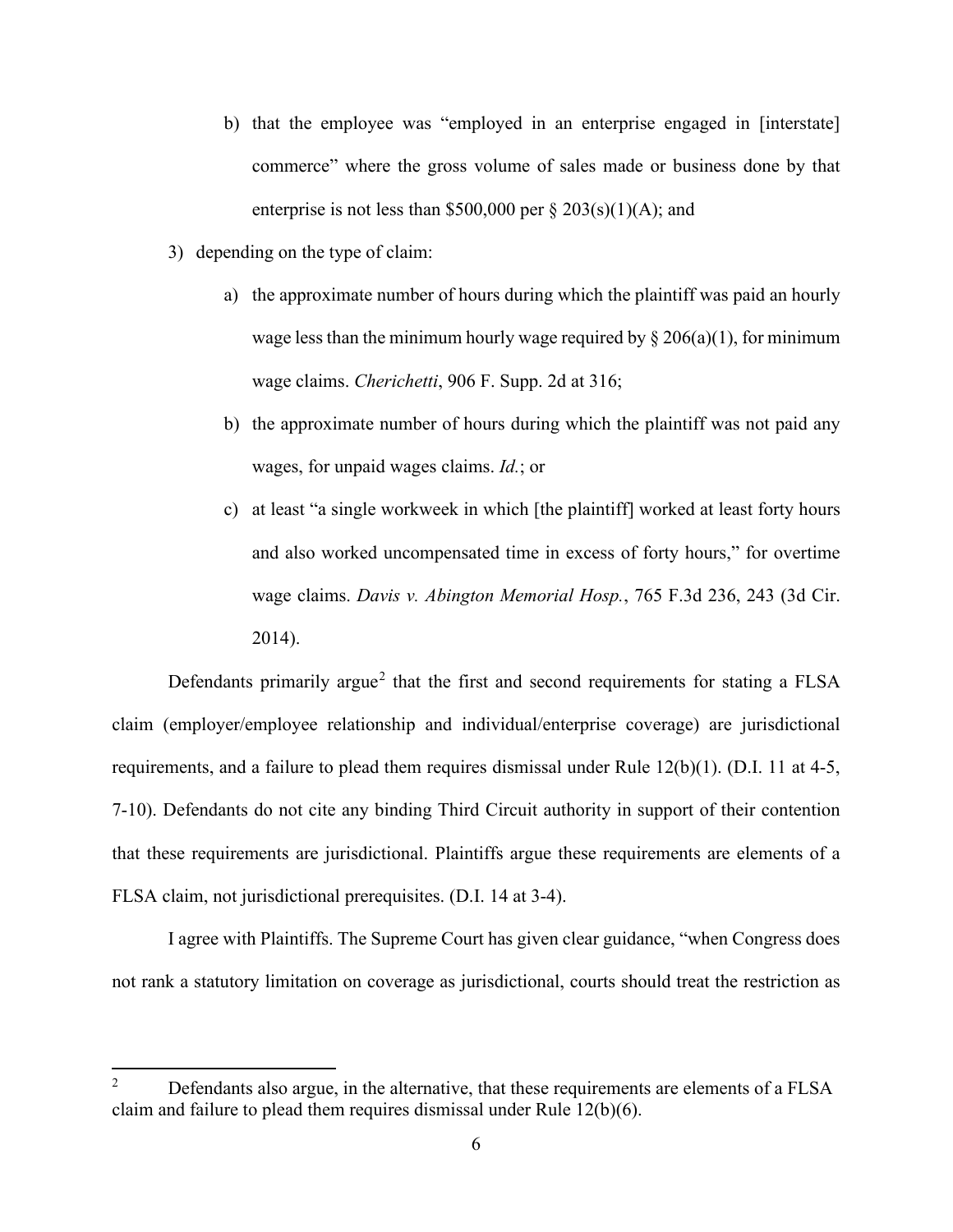nonjurisdictional in character." *Arbaugh v. Y&H Corp.*, 546 U.S. 500, 515-16 (2006). Because the FLSA does not "clearly state[]" that the limitations on coverage should "count as jurisdictional," I find they should be considered elements of a FLSA claim. *Id.*; *see also Biziko v. Van Horne*, 981 F.3d 418, 420 (5th Cir. 2020) (holding enterprise requirement is nonjurisdictional as it contains no jurisdictional language and is found in the FLSA's definition section); *Martinez v. Petrenko*, 792 F.3d 173, 175 (1st Cir. 2015) (holding that individual or enterprise nexus to commerce requirement is "an essential element" of a FLSA claim).

For these reasons, I find that subject matter jurisdiction is proper in this case and turn now to Defendants' Rule 12(b)(6) arguments regarding Plaintiffs' failure to plead each of the three elements of a FLSA claim.

#### **1. Employer/Employee Relationship**

The FLSA defines an employee as "any individual employed by an employer." 29 U.S.C. § 203(e)(1). "There is no single test to determine whether a person is an employee or an independent contractor for purposes of the FLSA. The statutory definitions regarding employment status are necessarily broad to effectuate the remedial purposes of the Act." *Martin v. Selker Bros., Inc.*, 949 F.2d 1286, 1293 (3d Cir. 1991). The Third Circuit uses a six-factor test that examines the "circumstances of the whole activity" to determine whether an employment relationship exists under the FLSA. *Id.* The factors include:

1) the degree of the alleged employer's right to control the manner in which the work is to be performed; 2) the alleged employee's opportunity for profit or loss depending upon his managerial skill; 3) the alleged employee's investment in equipment or materials required for his task, or his employment of helpers; 4) whether the service rendered requires a special skill; 5) the degree of permanence of the working relationship; 6) whether the service rendered is an integral part of the alleged employer's business.

*Id.* (quoting *Donovan v. DialAmerica Marketing, Inc.*, 757 F.2d 1376, 1382 (3d Cir. 1985)).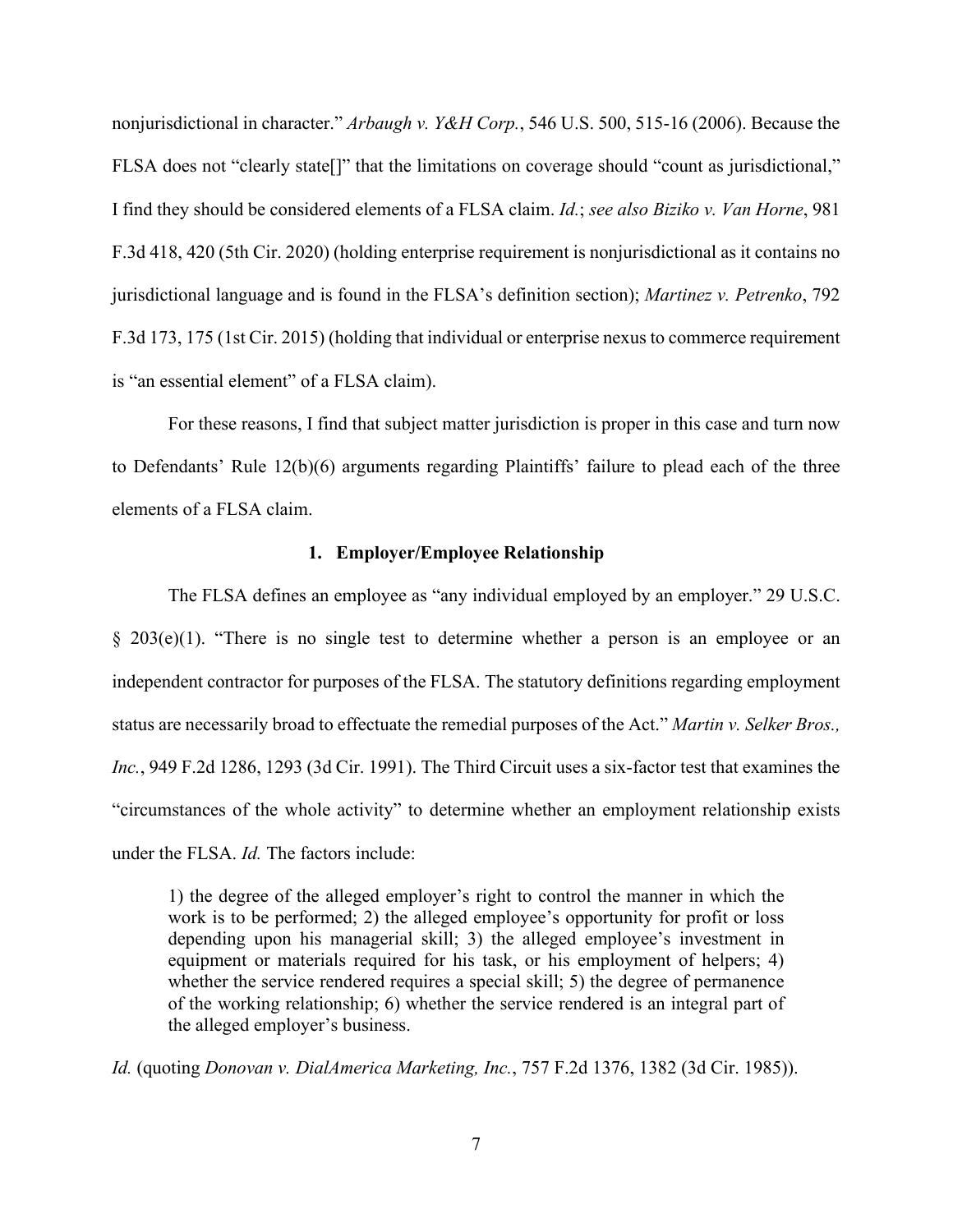Defendants appear to argue that Plaintiffs have failed to allege that they are employees within the meaning of the FLSA. (D.I. 20 at 2 ("To state a claim under the FLSA, a plaintiff must allege: (1) he is an employee of the defendant … Plaintiffs fail to allege the first of these")). They do not, however, offer any substantive arguments in support of this conclusory statement. Instead, they seem to argue that the first required element, an employer/employee relationship, is lacking because of a failure to meet the second element, individual or enterprise coverage, and/or because of various FLSA exemptions. (D.I. 20 at 2; D.I. 11 at 16).

I find that Plaintiffs' allegations regarding the employment relationship between Plaintiffs and Defendants are sufficient to plausibly state a claim that Plaintiffs were all "employees" within the meaning of  $\S 203(e)(1)$  of the FLSA. The complaint's allegations relating to the nature of Plaintiffs' work, their hours, and the power imbalance between Plaintiffs and Defendants support a finding that the Plaintiffs acted as employees and not as independent contractors. (D.I. 1 ¶¶ 13- 51; *see Donovan v. DialAmerica Marketing, Inc.*, 757 F.2d 1376, 1382 (3d Cir. 1985) (holding courts should "consider whether, as a matter of economic reality, the individuals are dependent upon the business to which they render service") (cleaned up)).

### **2. Individual/Enterprise Coverage**

Defendants argue that Plaintiffs fail to "allege facts showing a nexus between plaintiffs and commerce, as required for individual coverage under the FLSA." (D.I. 11 at 1). They also argue that Plaintiffs fail to allege enterprise coverage because the complaint fails to allege that Defendants have "an annual gross volume of sales of not less than \$500,000" as required by §  $203(s)(1)(A)$ .

To allege individual coverage, all that is required under the FLSA is a showing that an employee "is engaged in [interstate] commerce or in the production of goods for [interstate]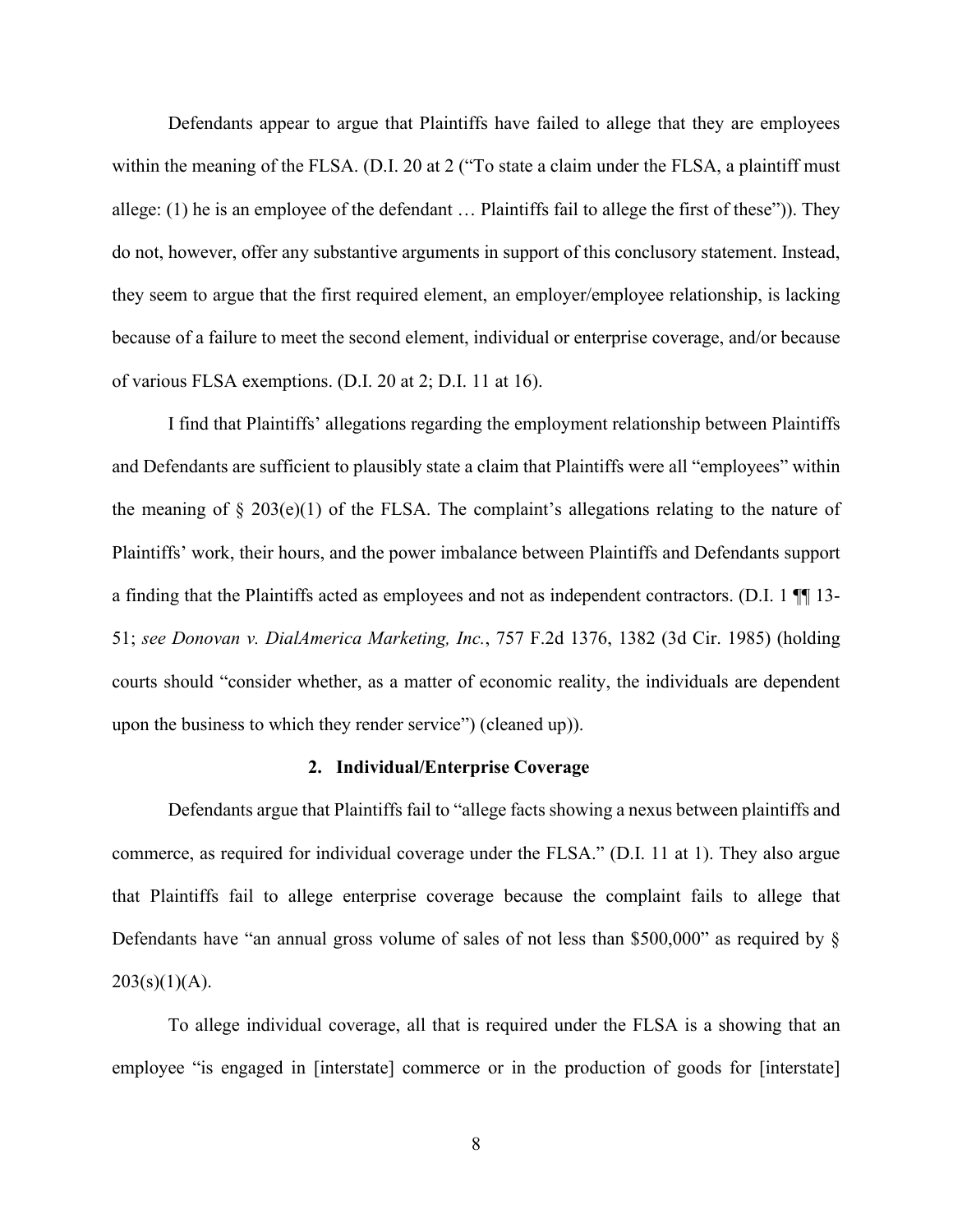commerce." 29 U.S.C. § 207(a)(1). "Goods" are defined as "goods [], wares, products, commodities, merchandise, or articles or subject of commerce of any character, or any part or ingredient thereof…" 29 U.S.C. § 203(i). The crops grown on Defendants' farm easily qualify as "goods."

Plaintiffs allege that Wu engaged in "selling vegetables [from the farm] on the street," that Lei "worked as a driver to load and deliver vegetables from the Farm to New York," and that Xinbin "worked as a driver to load, deliver, and distribute vegetables from the Farm [to be sold in New York]." (D.I. 1  $\P$  16, 24, 29). There is hardly a more quintessential example of "engaging in interstate commerce" than driving goods from one state to be sold in another state. Defendants' argument that Plaintiffs have not pled a "nexus between plaintiffs and commerce" with respect to Wu, Lei, and Xinbin borders on frivolous.

Plaintiffs allege that Yang, Deng, Tian, Suhong, and Cai were all employed by Defendants as farm workers in Delaware, where they helped grow and package vegetables to be sold in New York. *(Id.* 133). These activities clearly involve engaging "in the production of goods for [interstate] commerce."

Because I find that Plaintiffs have adequately pled individual coverage by alleging specific facts showing each Plaintiff was either engaged in interstate commerce directly or engaged in the production of goods for interstate commerce, I need not consider whether Plaintiffs have adequately alleged enterprise coverage.

#### **3. Wage and Hours Allegations**

Defendants argue that Plaintiffs' minimum wage claims are insufficient with respect to all the Plaintiffs. (D.I. 11 at 2). Specifically, they argue that the stated salaries of Wu, Yang, Tian, Deng, Suhong, and Cai exceed the minimum wage requirements of the FLSA. (D.I. 11 at 5-6).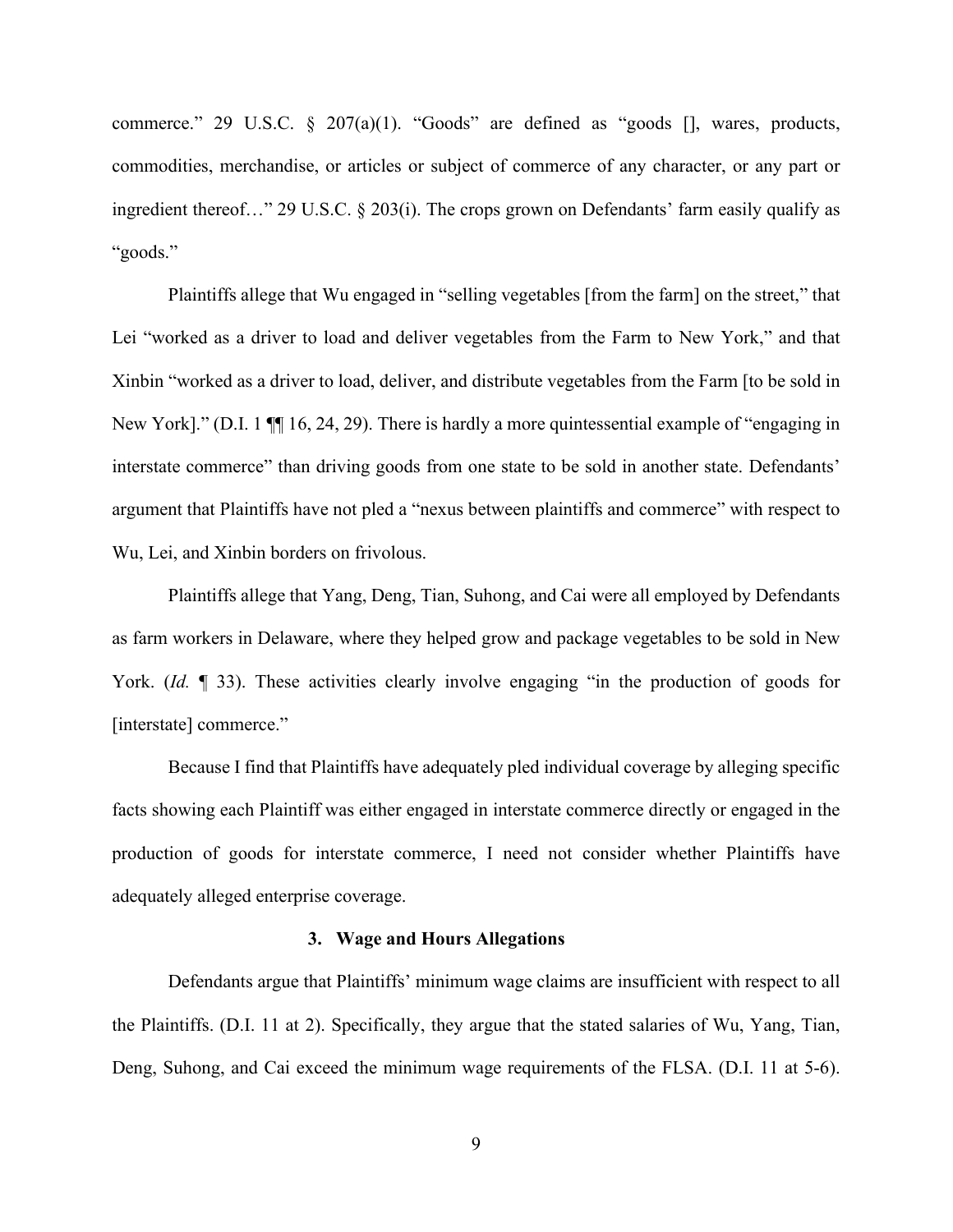Whether Plaintiffs' typical salaries exceed the minimum wage requirements is irrelevant to the sufficiency of Plaintiffs' claims, however, because Plaintiffs allege specific time periods during their employment in which Wu, Yang, Tian, Deng, Suhong, and Cai were not paid at all. (D.I. 1  $\P\P$  13-51).

Plaintiffs allege Wu was not paid from December 2019 to July 20, 2020, despite being employed by Defendants, and that throughout his employment, he "worked more than 84 hours per week." (D.I. 1 ¶¶ 17, 21, 22). Taken together, these allegations allege approximately 2,562 hours of uncompensated labor and 30.5 weeks during which Wu worked more than forty hours in a single week but did not receive overtime compensation (or any compensation). Defendants contend, "Allegations that a plaintiff 'typically' or 'occasionally' worked more than a certain number of hours without specifying a given week are inadequate." (D.I. 11 at 7). I disagree. In *Davis*, the Court clarified:

[W]e do not hold that a plaintiff must identify the exact dates and times that she worked overtime. For instance, a plaintiff's claim that she "typically" worked forty hours per week, worked extra hours during such a forty-hour week, and was not compensated for extra hours beyond forty hours he or she worked during one or more of *those* forty-hour weeks, would suffice.

*Davis v. Abington Memorial Hosp.*, 765 F.3d 236, 243 (3d Cir. 2014).

Here, Wu has alleged that in a "typical" week, he worked more than forty hours and has alleged specific weeks in which he was not compensated for either his regular hours or his overtime hours. I find that these allegations, which allow for a simple calculation of the approximate number of Wu's uncompensated hours, plausibly state a claim of unpaid wages, failure to pay minimum wage, and failure to pay overtime wages.

Plaintiffs allege Yang was not paid from November 2019 to December 2019, despite being employed by Defendants and "generally" working "more than 11 hours per day and 77 hours per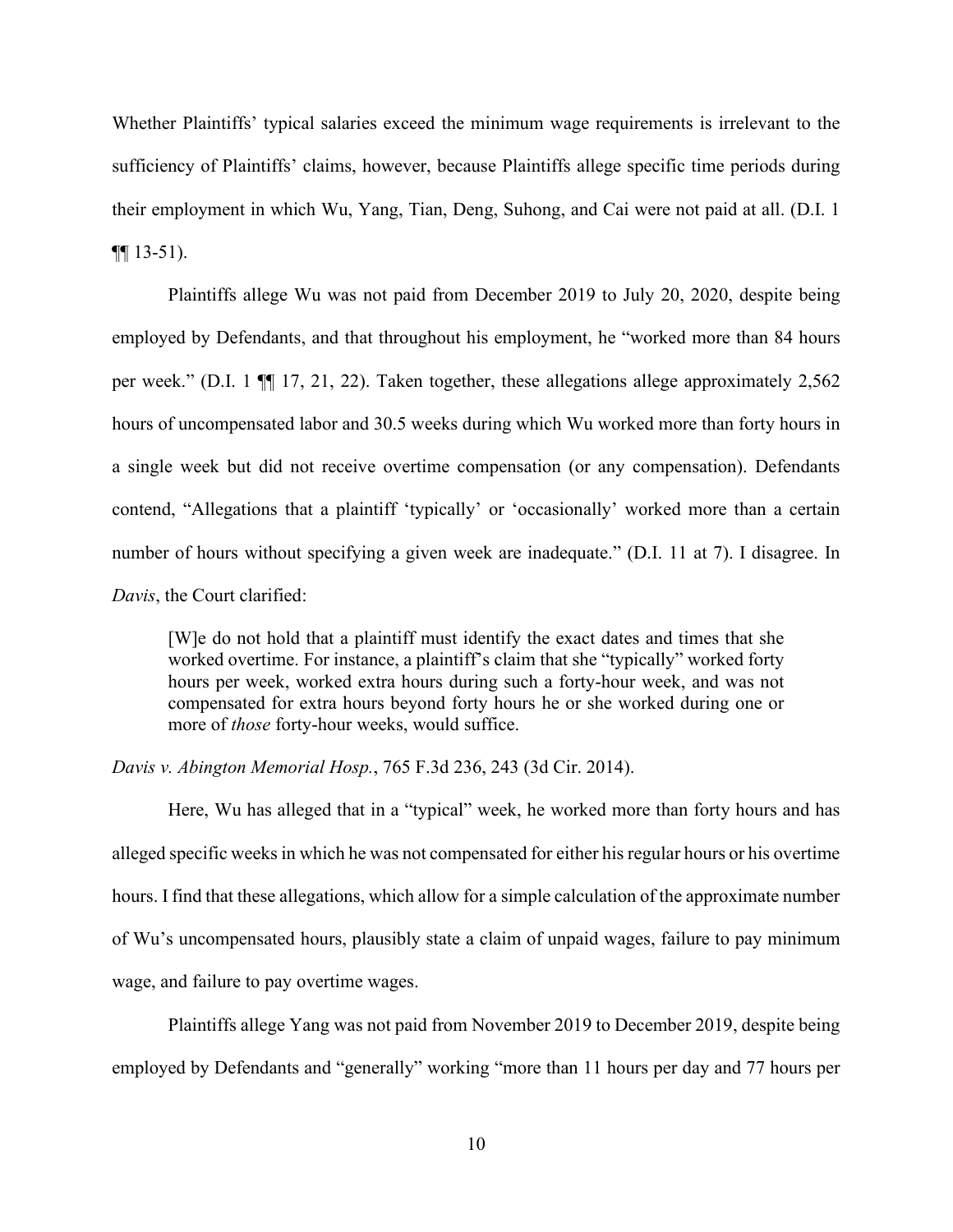week." (*Id.* ¶¶ 35, 36, 38). For the reasons stated above, these allegations plausibly state a claim of unpaid wages, failure to pay minimum wage and failure to pay overtime wages under the FLSA with respect to Yang.

Plaintiffs allege Tian was not paid from May 2019 to June 2019, despite being employed by Defendants and working "at least 11 hours per day and 77 hours per week." (*Id.* ¶¶ 39, 42, 43). These allegations plausibly state a claim of unpaid wages, failure to pay minimum wage and failure to pay overtime wages under the FLSA with respect to Tian.

Plaintiffs allege Deng was not paid from November 2019 to December 2019, despite being employed by Defendants and "generally" working "more than 11 hours per day and 77 hours per week." (*Id.* ¶¶ 35, 37, 38). These allegations plausibly state a claim of unpaid wages, failure to pay minimum wage and failure to pay overtime wages under the FLSA with respect to Deng.

Plaintiffs allege Suhong was not paid from May 2019 to June 2019, despite being employed by Defendants and working "at least 11 hours per day and 77 hours per week." (*Id.* ¶¶ 39, 42, 43). These allegations plausibly state a claim of unpaid wages, failure to pay minimum wage and failure to pay overtime wages under the FLSA with respect to Suhong.

Plaintiffs allege Cai was not paid from November 2019 to December 18, 2019, despite being employed by Defendants and "generally" working "more than 11 hours per day and 77 hours per week." (*Id.* ¶¶ 44, 47, 48). These allegations plausibly state a claim of unpaid wages, failure to pay minimum wage and failure to pay overtime wages under the FLSA with respect to Cai.

For the other two Plaintiffs, Defendants argue that the complaint is not sufficiently specific about what the minimum and overtime wage claims are. (D.I. 11 at 6). I disagree as to Xinbin, but not as to Lei.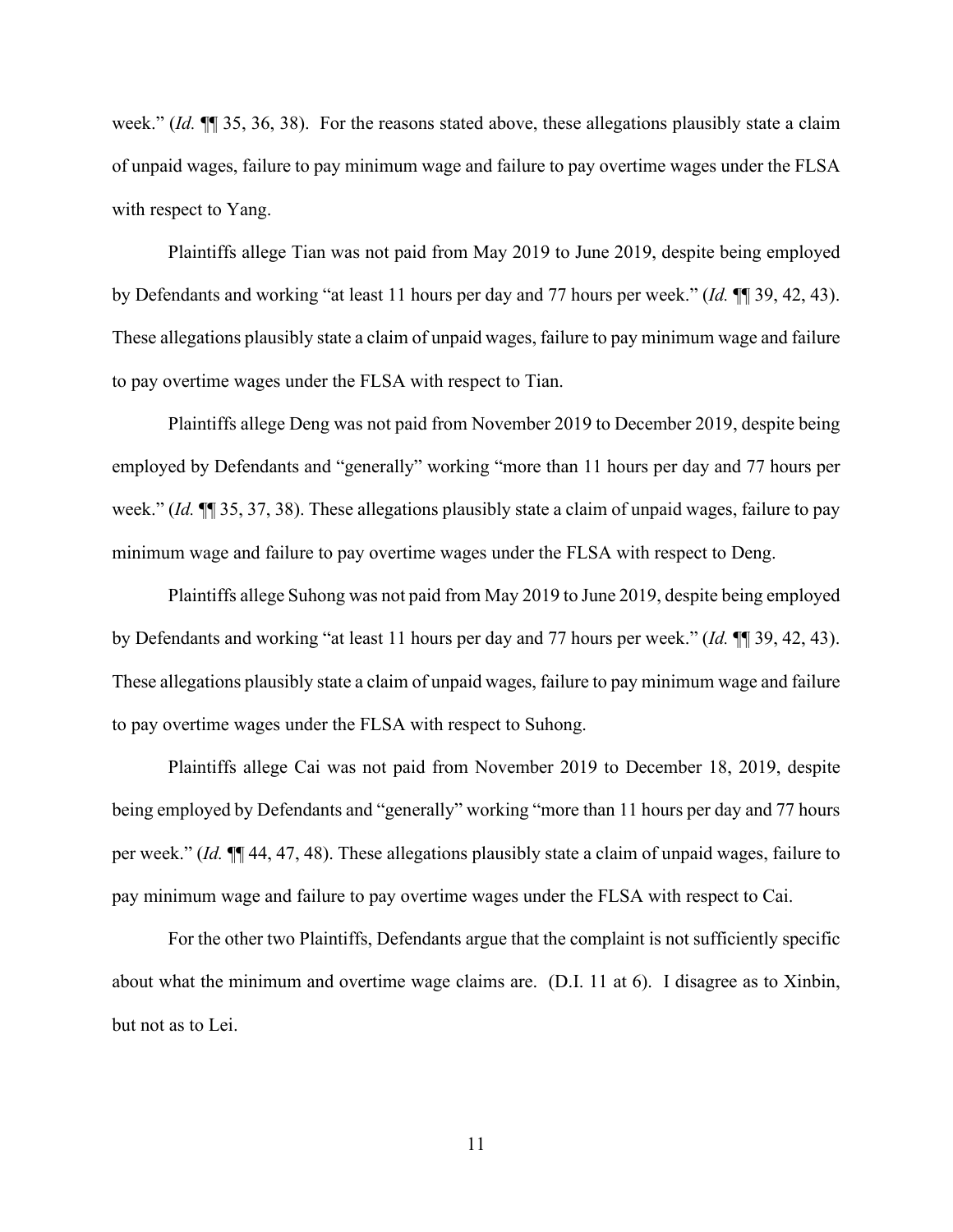Plaintiffs allege Xinbin received payment of \$240 in total as his wages from Defendants, despite working "for more than 12 hours per day" from November 1, 2019, to June 16, 2020. (*Id.* ¶¶ 28, 30, 32). These allegations plausibly state a claim of unpaid wages, failure to pay minimum wage and failure to pay overtime wages under the FLSA with respect to Xinbin.

Plaintiffs allege Lei "did not receive full payment of his wages from Defendants." (*Id.* ¶ 27). The complaint, however, does not allege how much in total Lei was owed, nor does it allege by how much Lei was underpaid. The complaint alleges Lei "generally worked for more than 12 hours per day, seven (7) days a week," and states, "Lei's wages were \$200.00 per round trip between the Farm and New York," but does not say how many trips Lei took during his employment, how long each trip took, or how much Lei was ultimately paid. (*Id.* ¶¶ 23-27). Because the complaint does not specifically allege any time period during which Lei was paid less than minimum wage, had overtime wages withheld from him, or did not receive wages at all, the complaint fails to plausibly state a claim under the FLSA with respect to Lei. I will therefore GRANT Defendants' motion to dismiss Counts I (Overtime Wages Under the FLSA), II (Minimum Wage Under the FLSA), and IV (Unpaid Wages Under the FLSA) with respect to Lei.

### **4. FLSA Exemptions**

Affirmative defenses that are obvious on the face of the complaint and would "present[] an insuperable barrier to recovery by the plaintiff" may be considered on a motion to dismiss. *Flight Sys., Inc. v. Electronic Data Sys. Corp*., 112 F.3d 124, 127 (3d Cir. 1997). Plaintiffs, however, are not required to plead the absence of affirmative defenses. The absence of an applicable exemption is not a required element of a FLSA claim. Whether certain FLSA exemptions apply often presents a mixed question of law and fact. *Hein v. PNC Fin. Servs. Grp., Inc.*, 511 F.Supp.2d 563, 570 (E.D. Pa. 2007).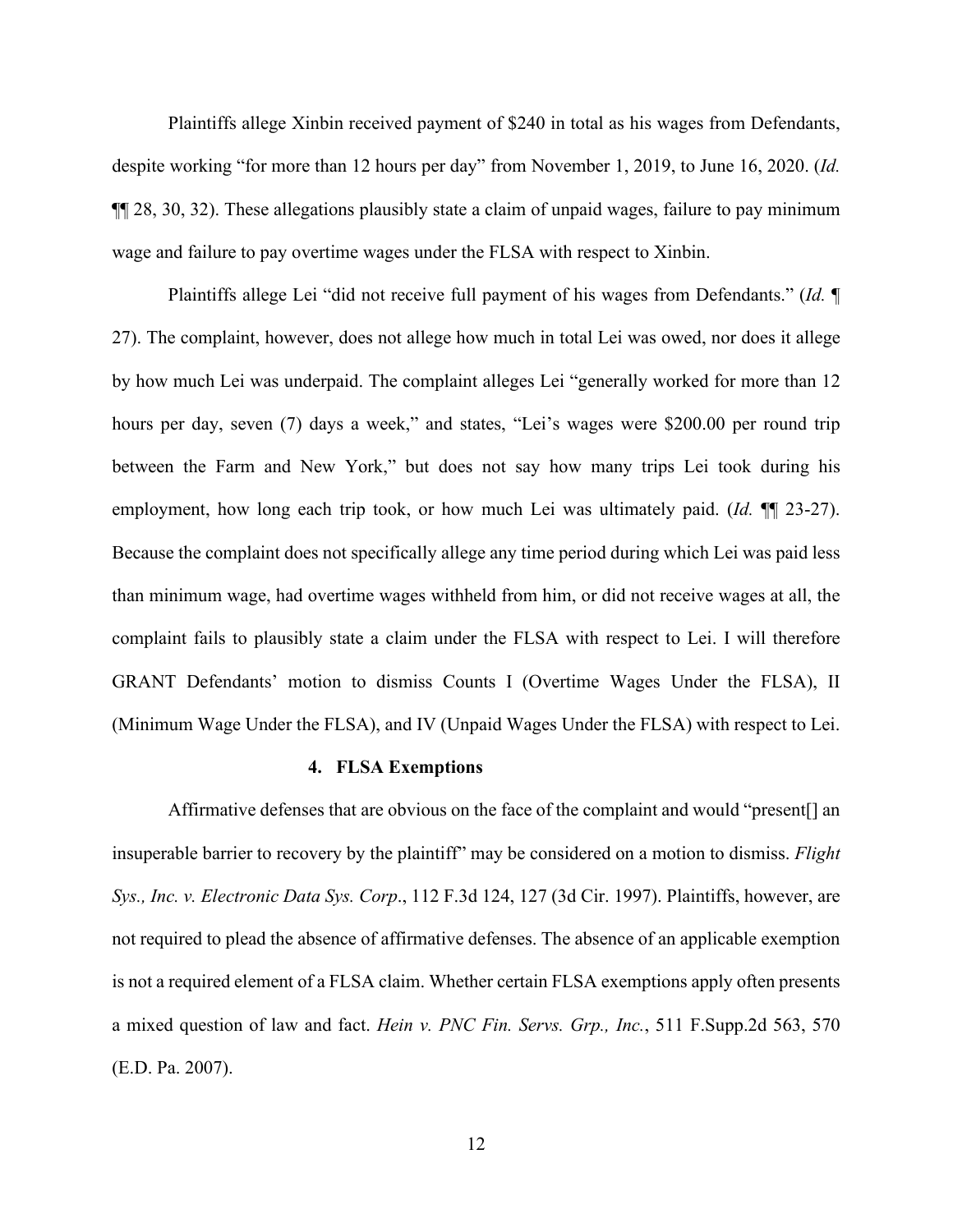Here, Defendants argue that plaintiff Wu is exempt from the FLSA wage and hours provisions under the FLSA Exemption for Executive, Managerial, or Professional Workers, 29 U.S.C. 213 (a)(1). (D.I. 11 at 14; D.I. 20 at 9). Wu's stated salary in the complaint meets the salary requirements of 29 CFR § 541.100(a)(1) for qualifying as an "employee employed in a bona fide executive capacity" within the meaning of the FLSA. (D.I. 11 at 14). Whether he meets the additional requirements (*i.e.*, whether his "primary duty is management of the enterprise in which the employee is employed," whether he "customarily and regularly directs the work of two or more other employees," and whether he "has the authority to hire or fire other employees," 29 CFR §  $541.100(a)(2)-(4)$ ), however, is a contested factual question to which the answer is not apparent on the face of the complaint. Therefore, the question of whether this exemption applies is inappropriate for resolution at the motion to dismiss stage.

Defendants argue the FLSA's wage and hour requirements do not apply under the Agricultural Exemption, 29 U.S.C. § 213(a)(6), which exempts employees employed in agriculture, "if such employee is employed by an employer who did not, during any calendar quarter during the preceding calendar year, use more than five hundred man-days of agricultural labor." (D.I. 11 at 10-13). It is not, however, obvious from the face of the complaint that this exemption applies. Plaintiffs make no allegations in their complaint regarding how many total employees Defendants had throughout the relevant time period and the Shi declaration (D.I. 11-1) Defendants point to is extrinsic (not to mention disputed) evidence that cannot properly be considered on a Rule 12(b)(6) motion. (D.I. 11 at 11; D.I. 14 at 19-20). Whether the Agricultural Exemption applies is a disputed factual question inappropriate for resolution at the motion to dismiss stage.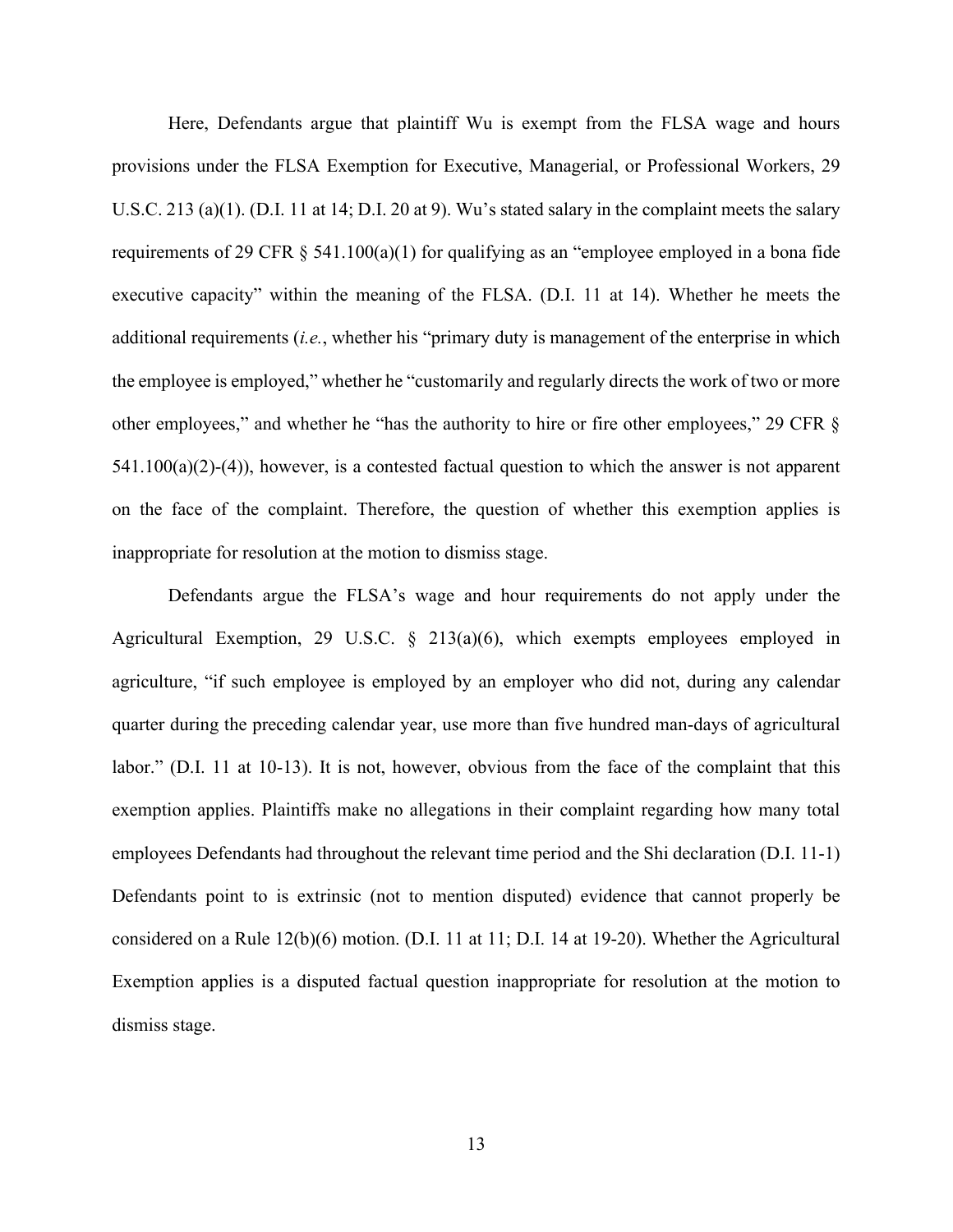Finally, Defendants argue that a second Agricultural Exemption, 29 U.S.C. § 213(b)(12), which exempts "any employee employed in agriculture..." from the FLSA section 207 maximum hours provisions applies here. Plaintiffs argue that this exemption is qualified by the language that follows "employed in agriculture," which describes employees employed "in connection with the operation or maintenance" of various waterways. (D.I. 14 at 20). They do not, however, cite any support whatsoever for this argument.<sup>[3](#page-13-0)</sup> I find that Defendants are correct, and it is well established that this exemption "'embrace[s] the whole field of agriculture.'" *Barks v. Silver Bait, LLC*, 802 F.3d 856, 860 (6th Cir. 2015) (quoting *Maneja v. Waialua Agr. Co.*, 349 U.S. 254, 260 (1955)); 29 C.F.R. § 780.401 ("The effect of [section 213(b)(12)] is to provide a complete overtime exemption for any employee employed in 'agriculture' who does not qualify for exemption under section  $13(a)(6)(A)$ .").

"Agriculture" is defined in section  $213(b)(12)$  of the FLSA to include "farming in all its branches … including preparation for market, delivery to storage or to market or to carriers for transportation to market." I find that it is clear from the face of the complaint that all Plaintiffs were employed "in agriculture" within the meaning of the FLSA. Wu, Lei, and Xinbin were responsible for driving, loading, and delivering vegetables from the farm to New York, and Yang, Deng, Tian, Suhon, and Cai were "employed as farm workers." (D.I. 1 ¶¶ 15, 24, 29, 33). For these reasons, Count I, Overtime Wages Under the FLSA, is DISMISSED with respect to all Plaintiffs.

<span id="page-13-0"></span>The relevant provision exempts "any employee employed in agriculture or in connection with the operation or maintenance of ditches, canals, reservoirs, or waterways, not owned or operated for profit, or operated on a sharecrop basis, and which are used exclusively for supply and storing of water, at least 90 percent of which was ultimately delivered for agricultural purposes during the preceding calendar year." Pretty clearly, the exemption applies to two classes – the large class that is employed in agriculture and the limited class that is employed in connection with certain waterways that are related to agriculture.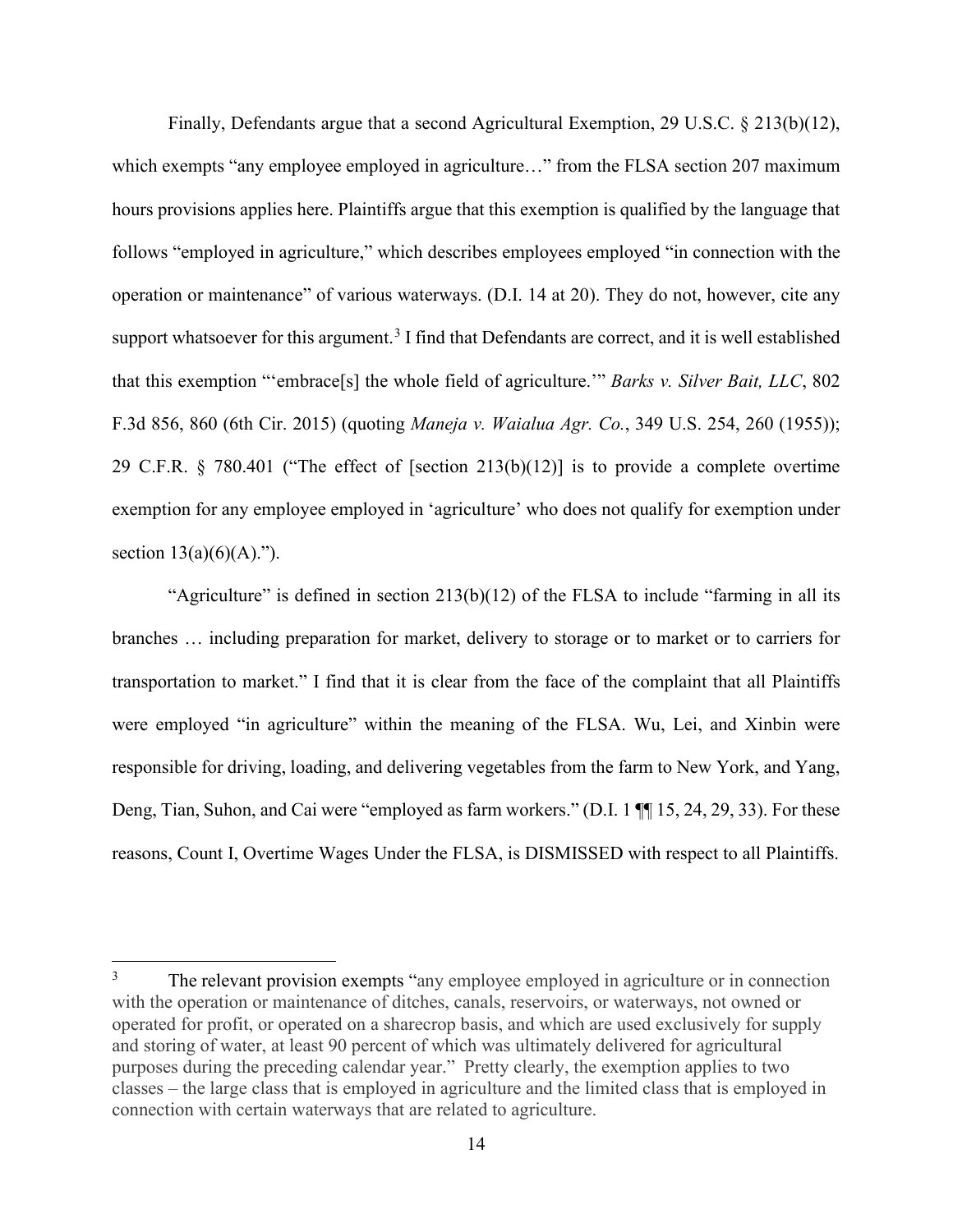### **5. FLSA Statute of Limitations**

Defendants argue that Plaintiffs' FLSA claims accruing prior to May 7, 2018 "are timebarred under the longest of the limitations periods of the FLSA, three years." (D.I. 11 at 16 (citing 29 U.S.C. § 203(s)(1)(A)). Plaintiffs, however, have not asserted any claims that depend solely on events that occurred prior to May 7, 2018.<sup>[4](#page-14-0)</sup> (D.I. 1  $\P$  13-51). Defendants' apparent suggestion that Plaintiffs must expressly "concede" in their complaint that they "do not claim unpaid wages during times barred by the federal [] limitations period[]" is unsupported by any authority. (D.I. 20 at 9- 10). Each Plaintiff has alleged at least one period of non-payment occurring entirely after May 7, 2018. This satisfies the pleading standard.

#### **B. MWA and WPCA Claims**

#### **1. MWA Agricultural Exemption**

Defendants argue that Plaintiffs are exempt from the minimum wage requirements of the Delaware Minimum Wage Act, 19 *Del. C.* § 901(3)(a), which defines "employee" as not including "[a]ny individual employed in agriculture." (D.I. 11 at 14-15). Plaintiffs' only argument in response appears to be that, because "there is no case law interpreting the state exemption," it does not apply to them. (D.I. 14 at 26). Nevertheless, I find that it is clear from the face of the complaint and the plain meaning of the word "agriculture" that all eight Plaintiffs are employed "in agriculture." While the MWA does not define "agriculture," individuals employed by a farming business to work on the farm and transport food grown on the farm clearly qualify as individuals "employed in agriculture." Plaintiffs cite no authority arguing otherwise. Therefore, I will GRANT

<span id="page-14-0"></span>Wu alleges two periods of non-payment. The first period begins on September 27, 2017 and ends on April 15, 2019. (D.I. 1 ¶¶ 14, 19). Wu also alleges non-payment from November 2019 to July 20, 2020. (*Id.* ¶¶ 14, 21). While Wu's recovery for the first period may be partially limited by the statute of limitations, such limitations on recovery do not impact the sufficiency of the pleadings.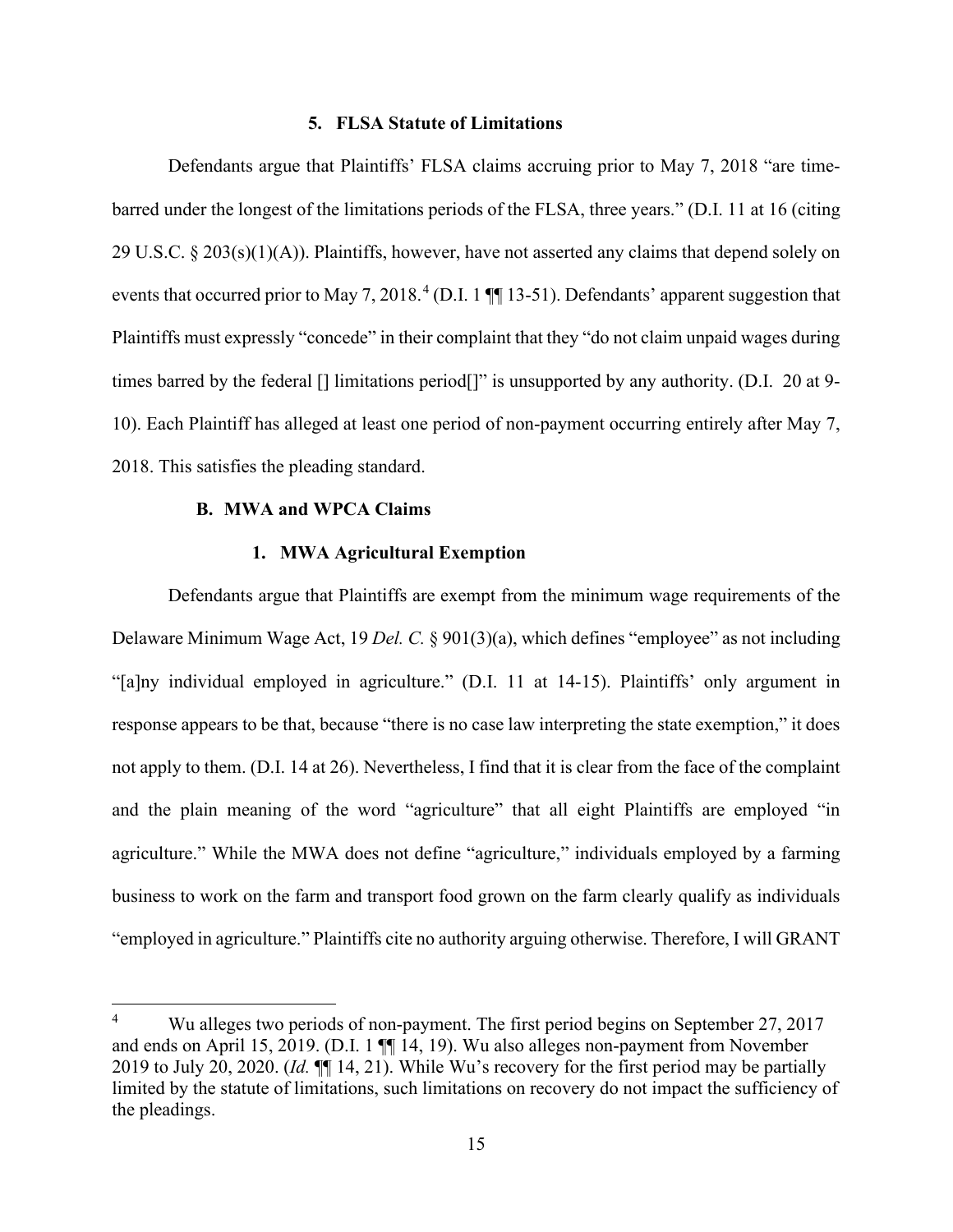Defendants' motion to dismiss Count III, failure to pay minimum wages, in violation of the Delaware Minimum Wage Act, with respect to all Plaintiffs.

## **2. WPCA Statute of Limitations**

Plaintiffs' remaining state law claim, unpaid wages under the Delaware Wage Payment and Collection Act, is governed by a one-year statute of limitations. 10 *Del. C.* § 8111. Therefore, claims based on activity occurring prior to May 7, 2020, are barred as a matter of law. Plaintiffs Yang, Deng, Tian, Suhong, and Cai all allege periods of non-payment that started and ended prior to May 7, 2020. (D.I. 1 ¶¶ 33-51). Therefore, I will GRANT Defendants' motion to dismiss Count V, unpaid wages under the WPCA, with respect to Yang, Deng, Tian, Suhong, and Cai. Because Plaintiffs allege periods of non-payment that extend beyond May 7, 2020 with respect to the remaining Plaintiffs, Defendants' motion to dismiss Count V with respect to Wu, Lei, and Xinbin is DENIED.

#### **IV. CONCLUSION**

For the reasons stated above, Defendants' motion to dismiss is GRANTED IN PART and DENIED IN PART. Count I (Overtime Wages Under the FLSA) is DISMISSED with respect to all Plaintiffs. Count III (Minimum Wage Under the MWA) is DISMISSED with respect to all Plaintiffs. Counts II and IV (the remaining FLSA claims) are DISMISSED with respect to Plaintiff Zhen Lei. Count V (Unpaid Wages Under the WPCA) is DISMISSED with respect to Plaintiffs Shouhuai Yang, Xiuju Deng, Cuimin Tian, Suhong Yang, and Chunyang Cai.

Plaintiffs have not asked for leave to amend. It is plausible that Plaintiff Zhen Lei could amend the complaint to allege a minimum wage and/or an unpaid wage claim. Thus, Plaintiff Zhen Lei is granted leave to amend those claims. If there are any other claims that could